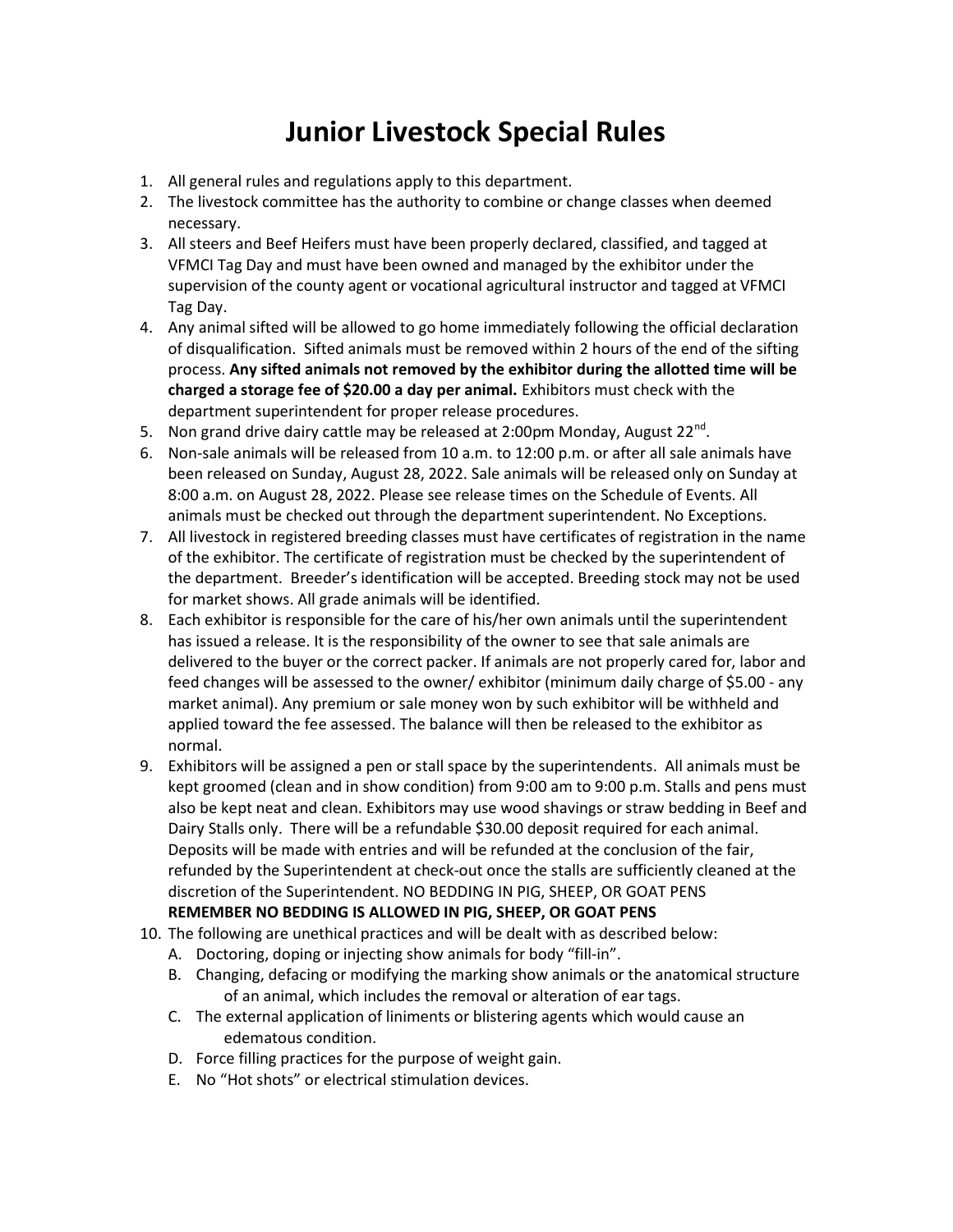ANY EXHIBITOR PERSON OR RESPONSIBLE PARTY FOUND GUILTY OF ANY OF THE ABOVE LISTED UNETHICAL PRACTICES, OR ANY OTHER PRACTICES DEEMED UNETHICAL BY NCRSE OR BY THE MANAGEMENT, WILL FORFEIT ALL PREMIUMS, AND ALL SALE MONEY OVER THE PACKER'S BID. IN ADDITION, THE OWNER/ EXHIBITOR OF THE ANIMAL WILL BE BARRED FROM FUTURE PARTICIPATION UNTIL SUCH TIME AS THE MANAGEMENT MAKES RE-INSTATEMENT.

- 11. If any animal must be tranquilized for safety or other reasons, this may be done, and such animals must be removed from the fairgrounds and are not eligible for show or sale. Any medication will be given under the supervision of the livestock Superintendent and fair veterinarian.
- 12. All veterinarian expenses incurred shall be the sole responsibility of the exhibitor.
- 13. All animals entered in this department will be reviewed by the sifting Committee. Inferior animals will be eliminated and must be removed from the fairgrounds at the discretion of the Department Superintendent.
- 14. Livestock scales will be closed after certification. Weight limits at the scales shall be as follows:

| <b>Market Steers</b>          | 900 lbs. - no top weight              |
|-------------------------------|---------------------------------------|
| <b>Production Beef Steers</b> | 900 lbs. $- 1,400$ lbs.               |
| Peewee Bucket Calf            | 500 lbs. max                          |
| Market Hogs                   | 200 lbs.- 300 lbs. max                |
| Market Lambs                  | 85 lbs.- no top weight                |
| Southdown Lambs               | 70 lb. minimum                        |
| <b>Breeding Ewes</b>          | 85 lbs. - 275 lbs. max                |
| Southdown Breeding Ewes       | 70 lbs. minimum                       |
| <b>Meat Goats</b>             | 40 lbs. - no top weight               |
| <b>Breeding Does</b>          | 40 lbs.- 225 lbs. max                 |
| Fryer & Meat Pen Rabbits      | Not to exceed 5 lbs.                  |
| Market Meat Pen Poultry       | 3-5 lbs. per bird (9-15 lbs. per pen) |

Any animals weighing over or under the above stated weights will not be allowed to show. There will be no re-weighs.

- 15. Market steers will be divided into classes by weight not hip-height or breed. The market steers will be listed by consecutive weights. The livestock superintendent will divide the steers into two or more equal classes based on the consecutive weights.
- 16. Judging for Champion of Breed- Only first place animals will be considered. Judging for Reserve Champion of Breed- only second place animal in the class from which the Champion was selected, will be eligible to move up for Reserve Champion consideration.
- 17. Judging for Grand Champion (Breed Specific Classes)- Only Champion of Breed animals will be considered. Judging for reserve Grand Champion- Only the reserve Champion of Breed animal, in the class from which the Grand Champion was selected, will be eligible to move up for Reserve Grand Champion consideration.
- 18. Judging for Grand Champion (Breeding Classes) Only Division Champion animals will be considered. Judging for Reserve Grand Champion - only the Reserve Division Champion of the division, in the class from which the Grand Champion was selected, will be eligible to move up for Reserve Grand Champion consideration.
- 19. The market animals to be shown will be limited to 10 animals per exhibitor (no more than 3 steers or 6 sheep, hogs or meat goats FOR EXAMPLE: 3 steers and 3 sheep and 4 hogs). There is no limit on breeding or dairy animals. Production steer entries are limited to no more than 2 production steers. Production steers do not count toward the limit of 10 animals per exhibitor.